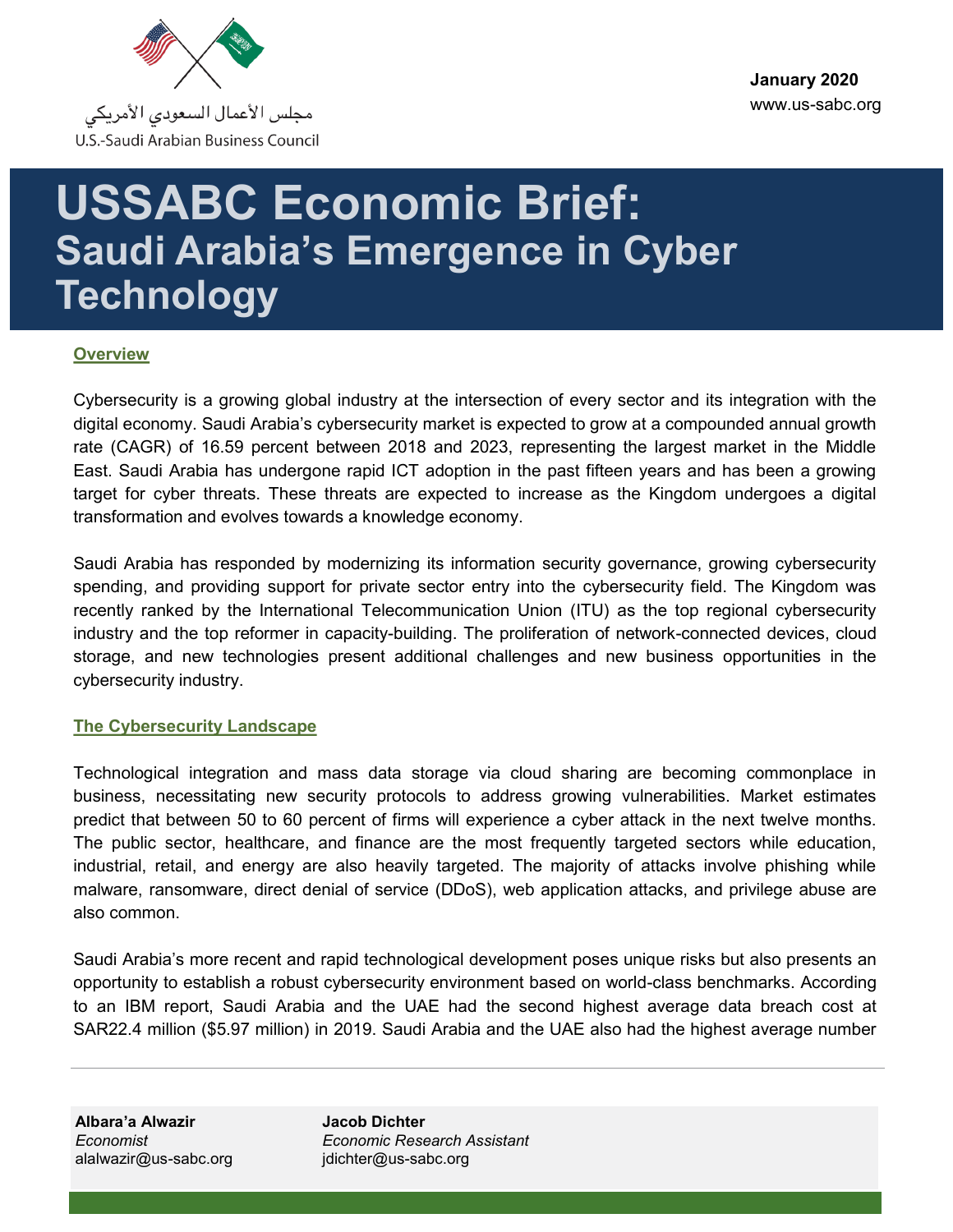

of breached records at 38,800 per incident compared to a global average of 25,500 records per incident. Saudi Arabia and the UAE took an average of 279 days to identify a data breach and 102 days to contain it compared to a global average of 206 days to identify and 73 days to contain. Between 2016 and 2018, Saudi Arabia was the sixth most affected country in the world by targeted cyber attacks.

## **Investment & Governance**

High-profile cyber attacks such as the Shamoon attack on Saudi Aramco and Saudi Arabia's recent ICT transformation spurred a policy shift in the prioritization of cybersecurity. Vision 2030 identifies a sophisticated digital infrastructure as integral to its advanced industrial activities and the fundamental competitiveness of the Saudi economy. The National Transformation Plan 2020 emphasizes the opening of the private sector to further develop the digital economy and IT security.

Saudi Arabia's 2020 budget allocates SAR102 billion (\$27.2 billion) for security and regional administration which includes cybersecurity. The size of Saudi Arabia's cybersecurity market in 2019 was SAR10.9 billion (\$2.9 billion) and that market is expected to grow at a CAGR of 16.59 percent through 2023 to an estimated SAR21 billion (\$5.6 billion).



Saudi Cybersecurity Market Forecast (SAR Billions)

The government has not only increased its digital infrastructure investments, it has also established development and training programs for Saudi nationals and modernized information security governance. Saudi Arabia established the National Cybersecurity Authority (NCA) in 2017 to centralize cybersecurity controls and the National Cyber Security Center (NCSC) to serve as the technical and operational arm of the NCA. The NCSC monitors supervisory control and data acquisition (SCADA) systems across government entities, particularly in the energy and industrial sector.

The Communications and Information Technology Commission (CITC) is another key entity that serves as the regulatory authority for the ICT sector. CITC provides Computer Emergency Response Team (CERT) services to assist in information security incidents and issues statutory protocols such as the Anti-Cyber Crime Law which was passed in 2007. In 2019, CICT established new regulatory frameworks for cloud computing and IoT (Internet of Things) as well as guidelines for new developments such as 5G and smart buildings.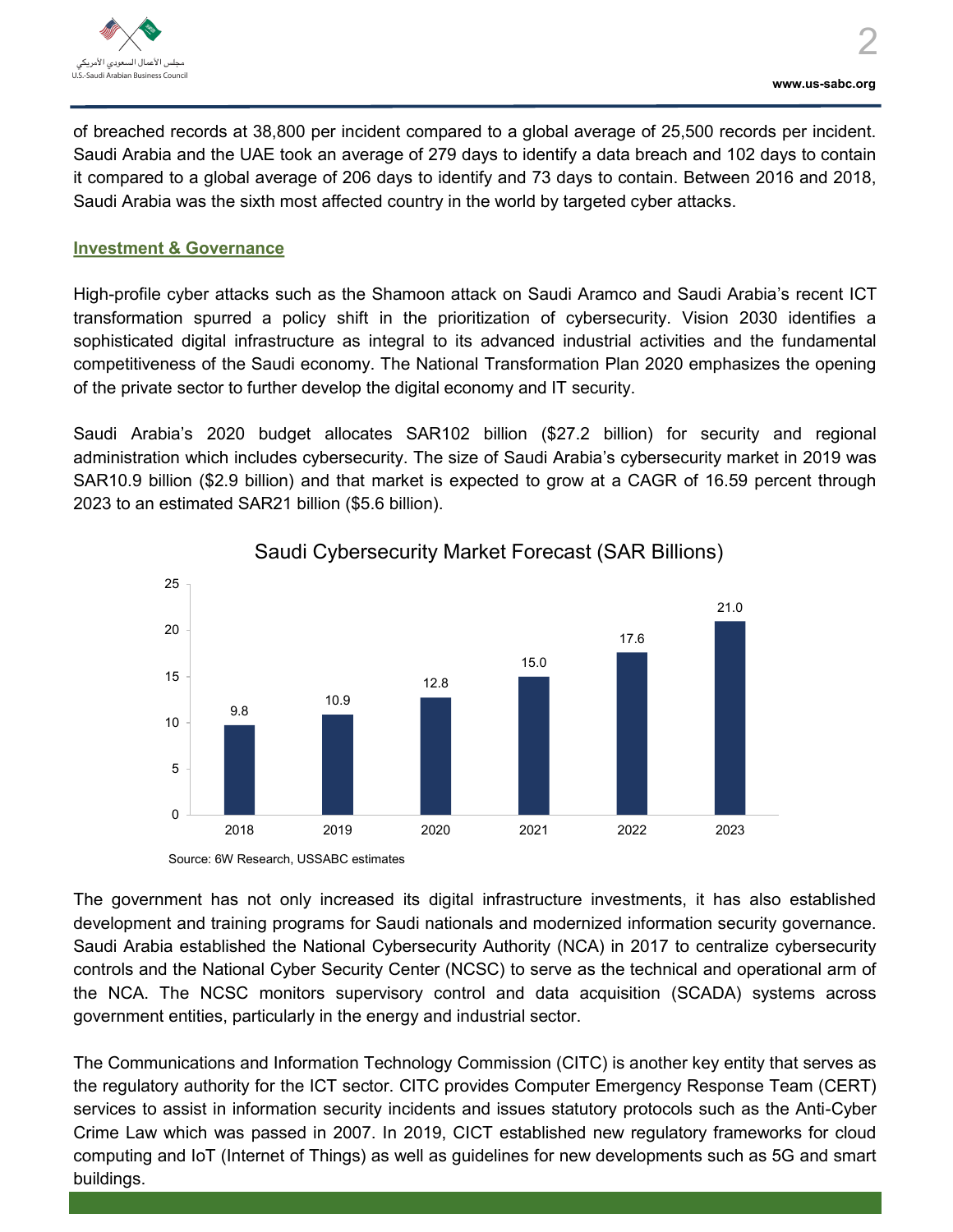

## **Capacity-Building & Skills Development**

Saudi Arabia is actively addressing the IT and cybersecurity skills shortage through a variety of programs. In 2019, the Kingdom trained 751 employees across 113 companies as well as 288 students in specialized cybersecurity protocols. The government also offered scholarships to 231 students in cybersecurity specializations. These programs are critical to meet localization and Saudization requirements for domestic firms. In 2017, King Abdullah Center for Science and Technology (KACST) established the Saudi Research and Innovation Network (Maeen). Maeen advises Saudi organizations on regulatory compliance, offers information security recommendations, and investigates cyber attacks.

KACST's National Center for Cybersecurity Technology (C4C) as well as the Prince Mohammed bin Salman College for Cybersecurity, Artificial Intelligence, and Advanced Technologies are educational institutions established to develop national human capital in IT and cybersecurity capabilities. In 2018, the Saudi Arabian Federation for Cybersecurity, Programming, and Drones (SAFCSP) was established to spur technology innovation and provide professional development to Saudi nationals. Its programs have included cybersecurity boot camps and hackathons to encourage youth participation.

Taqnia Cyber, a subsidiary of the Saudi Technology Development and Investment Company (TAQNIA), specializes in ICT and industrial cybersecurity for private firms. The company is involved with training and capability development and aims to localize relevant technologies and meet growing demand through cooperation with national and international partners.

The Badir program promotes technical entrepreneurship by offering financing and incubation for startups in fields such as cybersecurity to meet the Kingdom's national objectives. The Soft Landing program is an offshoot program for international startups and emerging companies in technology fields to facilitate access to the Saudi market.

These recent investments and initiatives have improved Saudi Arabia's competitiveness in the cybersecurity sector. In ITU's benchmark Global Cybersecurity Index, Saudi Arabia improved from #46 globally in 2017 to #13 in 2019, emerging as the regional leader. The Kingdom's score rose from 0.569 to 0.881 where a score exceeding 0.67 indicates a high level of cybersecurity capacity and high level of national commitment to international standards, organizational and technical measures, and professional development.

| <b>State</b>                | <b>Score</b> | <b>Global Rank</b><br>(2019) | <b>Global Rank</b><br>(2017) | <b>Rank Change</b> |
|-----------------------------|--------------|------------------------------|------------------------------|--------------------|
| Saudi Arabia                | 0.881        | 13                           | 46                           | 33                 |
| Oman                        | 0.868        | 16                           | 4                            | $-12$              |
| Qatar                       | 0.86         | 17                           | 25                           | 8                  |
| Egypt                       | 0.842        | 23                           | 14                           | -9                 |
| <b>United Arab Emirates</b> | 0.807        | 33                           | 47                           | 14                 |
| Kuwait                      | 0.6          | 67                           | 139                          | 72                 |
| <b>Bahrain</b>              | 0.585        | 68                           | 65                           | $-3$               |

#### **Table 1: Global Cybersecurity Index 2019 MENA Regional Results**

Source: ITU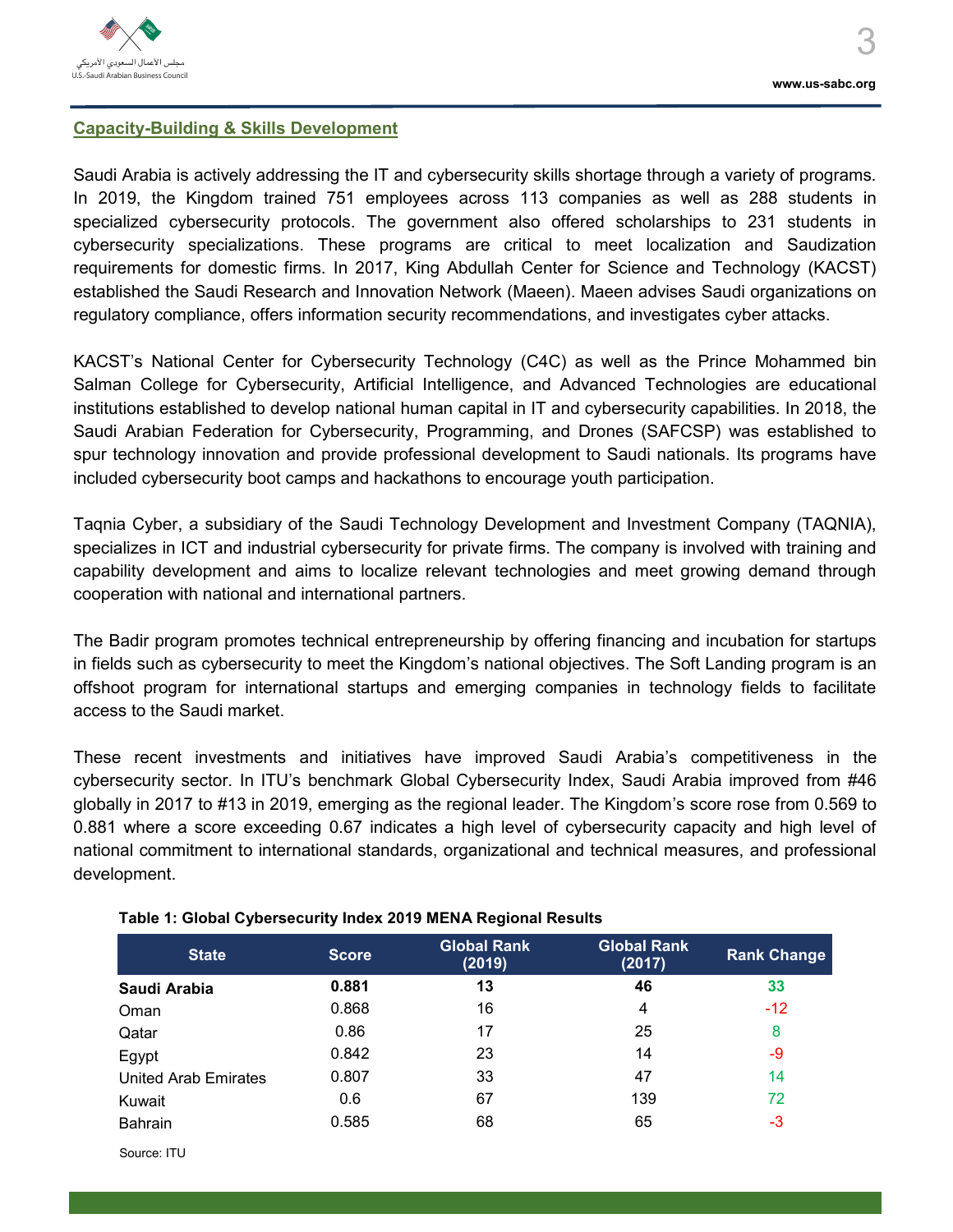

## **Private Sector Spending**

The private sector's large enterprises have substantially increased their investments in IT security as a survey by Gartner indicates total cumulative spending is expected to reach SAR7.4 billion (\$2 billion) between 2018 and 2023. Moreover, enterprise spending is expected to grow from approximately SAR911 million (\$242 million) in 2018 to SAR1.6 billion (\$415 million) by 2023, a CAGR of 11.3 percent. The largest share of enterprise spending is on security services, network security equipment, and infrastructure investment. Alternatively, consumer spending, which reached approximately SAR86 million (\$23 million) in 2018, is expected to reach SAR124 million (\$33 million) by 2023. Cloud security spending is expected to dramatically grow by a CAGR of 55.2 percent by 2023 as the technology becomes more prominent in the region.

## **Table 2: Enterprise Cybersecurity Spending Forecast (SAR Millions)**

| <b>Market</b>                              | 2018 | 2019  | 2020  | 2021  | 2022  | 2023  | <b>Total</b> | <b>CAGR</b> |
|--------------------------------------------|------|-------|-------|-------|-------|-------|--------------|-------------|
| <b>Application Security</b>                | 23   | 26    | 26    | 30    | 34    | 38    | 176          | 10.8%       |
| <b>Cloud Security</b>                      | 4    | 4     | 8     | 15    | 23    | 34    | 86           | 55.2%       |
| <b>Consumer Security Software</b>          | 86   | 94    | 101   | 109   | 116   | 124   | 630          | 7.5%        |
| Data Security                              | 26   | 30    | 41    | 53    | 64    | 75    | 289          | 23.4%       |
| <b>Identity Access Management</b>          | 94   | 105   | 124   | 143   | 161   | 176   | 803          | 13.5%       |
| Infrastructure Protection                  | 98   | 113   | 131   | 150   | 173   | 195   | 859          | 14.9%       |
| Integrated Risk Management                 | 15   | 19    | 23    | 30    | 34    | 38    | 158          | 20.1%       |
| <b>Network Security Equipment</b>          | 165  | 195   | 214   | 236   | 248   | 259   | 1,316        | 9.4%        |
| <b>Other Information Security Software</b> | 15   | 15    | 15    | 15    | 15    | 15    | 90           | 0.0%        |
| <b>Security Services</b>                   | 386  | 428   | 469   | 510   | 559   | 604   | 2,955        | 9.3%        |
| <b>Total</b>                               | 911  | 1,028 | 1,151 | 1,290 | 1,425 | 1,556 | 7,361        | 11.3%       |

Source: Gartner, USSABC

The private sector's approach to cybersecurity demands a shift away from viewing cybersecurity as a technological issue but rather an organizational pillar that is best promoted by a company's board members. With the proliferation of digital channels by which goods and services are traded along with perpetual sharing of sensitive data, the need to look beyond basic measures of cybersecurity risk mitigation is paramount. Cyber security is an IT responsibility whereby foundational frameworks should be created to account for the Kingdom's rapid expansion plans as well as constantly evolving regulatory reforms.

## **Challenges & Opportunities**

Although successful cyber attacks on large companies attract substantial attention, 43 percent of data breaches are against small and medium enterprises (SMEs) according to Verizon. Highly targeted industries such as healthcare and finance often possess the most advanced digital security systems, but this typically characterizes only larger firms. SMEs tend to underestimate potential risk, have less robust security capabilities, and are more likely to incur irrecoverable losses from a cyber attack compared to large firms. These businesses all possess valuable intellectual property, customer records, or financial information.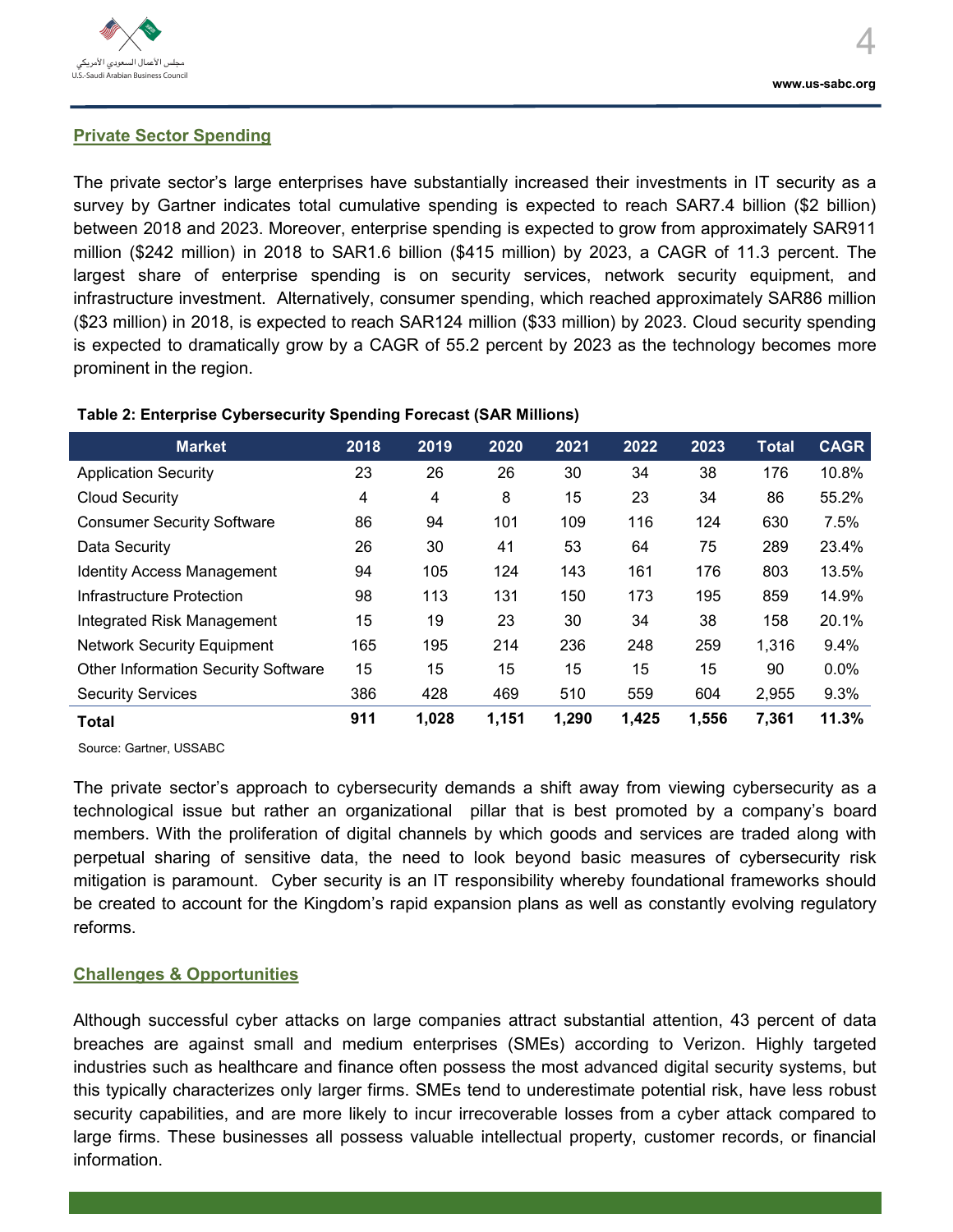In order to identify the potential market size for cybersecurity solutions, we looked at the Kingdom's SME businesses in highly targeted sectors like retail, finance, education, and healthcare. According to the General Authority for Statistics (GAStat), SMEs account for 480,326 of the 490,269 total establishments across retail, finance, education, and healthcare with retail comprising most of these firms. Other SMEs in highly targeted sectors include 2,411 healthcare establishments (58 percent of total), 6,103 finance, real estate, and insurance establishments (87 percent of total), and 6,074 education establishments (65.1 percent of total) in Saudi Arabia. Assuming the market estimate that 43 percent of data breaches target SMEs, this brings the total market opportunity to 480,326 establishments that are at risk of being targeted.

| <b>Sector</b>                       | <b>SMES</b> | <b>Large Firms</b> | Total   |
|-------------------------------------|-------------|--------------------|---------|
| Retail                              | 432,106     | 3.811              | 435,917 |
| Finance, Real Estate, and Insurance | 39,735      | 1.130              | 40,865  |
| Education                           | 6.074       | 3.253              | 9.327   |
| Healthcare                          | 2.411       | 1.749              | 4.160   |
| <b>Total</b>                        | 480,326     | 9.943              | 490,269 |

## **Table 3: Establishments in Sectors Highly Targeted by Cyber Attacks**

Source: GAStat

According to Ponemon Institute, small businesses cite insufficient personnel (74 percent) and insufficient budget (55 percent) as the top challenges keeping their IT security posture from being fully effective. However, 47 percent of SMEs cited "no understanding of how to protect against cyberattacks." The lack of in-house expertise represents an opportunity for these businesses to collaborate with managed security service providers (MSSPs).

Additionally, these sectors have unique security needs. For example, data breaches by internal actors represent the majority of cyber incidents in the healthcare sector (59 percent) while the finance and insurance sector is more likely to face a data breach from an external actor (73 percent). The education sector has been shown to be substantially more vulnerable to spear-phishing scams while the risk is much lower in the healthcare sector where credential misuse is more common.

In addition to susceptible market segments, the introduction of new technologies create new security needs as the number of vulnerable endpoints increases. In 2020, Saudi Arabia will continue the rollout of the region's largest 5G network. While 5G technology represents a significant milestone in the Kingdom's digital transformation, 72.5 percent of businesses believe 5G will have a significant effect on their cybersecurity network and will require a new security stack according to a 2019 report by AT&T. Nearly all businesses expect to make 5G-related security changes in the next five years.

These changes, along with the proliferation of IoT technology across many sectors, will further increase the potential attack surface for businesses and institutions. A 2018 survey of private firms in Saudi Arabia showed IT security budgets growing at a rate of only 2.8 percent compared to the global average of 4.9 percent. We expect this rate to increase as the need for a robust security posture will be necessary to secure the growth of the Kingdom's digital economy across the public and private sector.